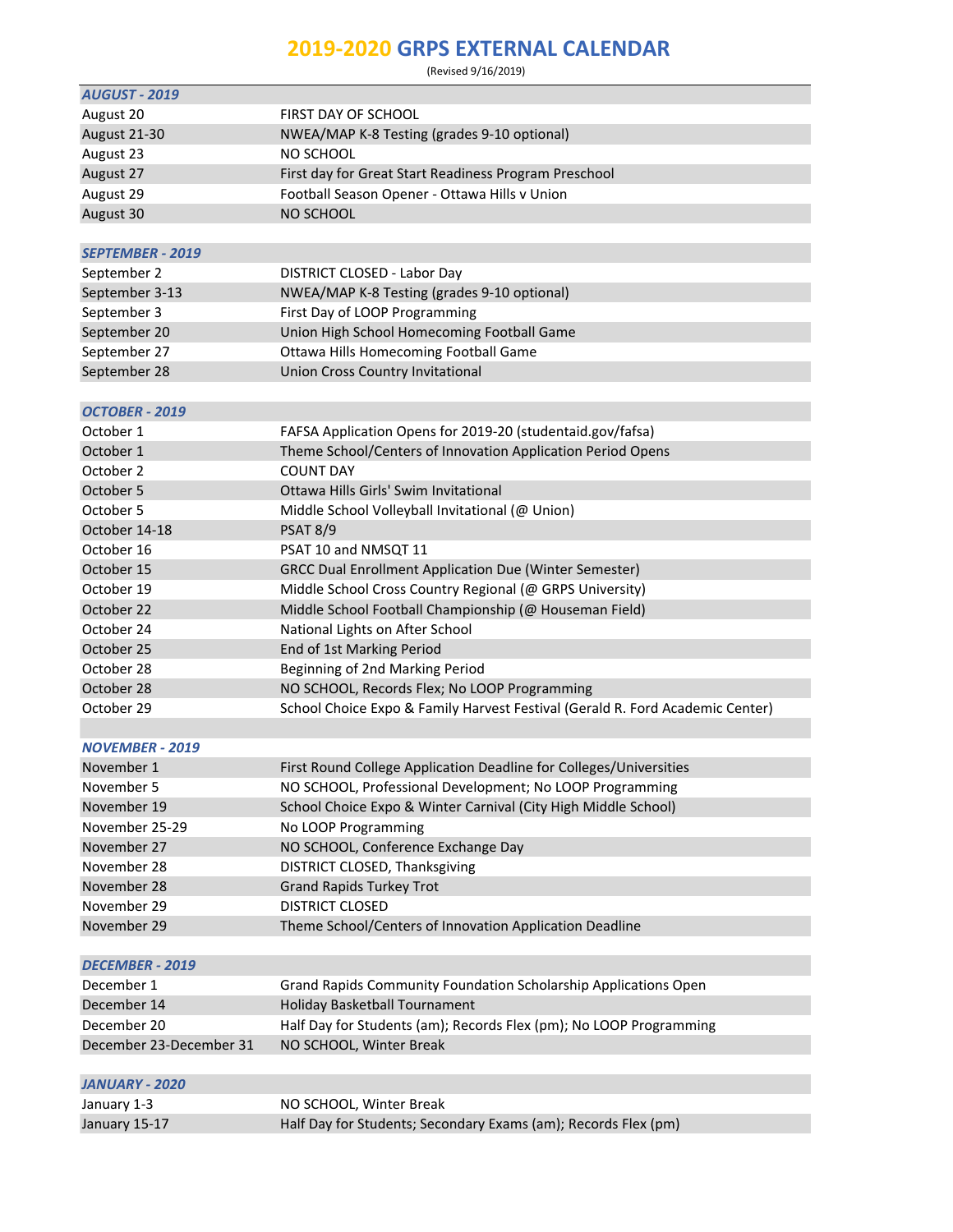## **2019-2020 GRPS EXTERNAL CALENDAR**

(Revised 9/16/2019)

| January 17<br>End of 2nd Marking Period<br>Floyd Mayweather Tournament<br>January 18<br>January 20<br>NO SCHOOL, Conference Exchange Day; No LOOP Programming<br>Beginning of 3rd Marking Period<br>January 21<br>NWEA/MAP K-8 Testing (grades 9-10 optional)<br>January 21-31<br><b>GRPS HS Vocal Music Festival</b><br>January 29<br>Middle School Swimming Championship (@ City)<br>January 31<br><b>FEBRUARY - 2020</b><br><b>Union Showcase</b><br>February 1<br>February 1<br>Ottawa Hills Boys' Swim Invitational<br>February 3-7<br>NWEA/MAP K-8 Testing (grades 9-10 optional)<br>February 10-11<br><b>GRPS Pre-MSBOA Festivals</b><br>February 12<br><b>COUNT DAY</b><br>February 15<br><b>GRCC Dual Enrollment Application Due (Summer Semester)</b><br>February 20-21<br><b>GRPS MS Vocal Music Festivals</b><br><b>MARCH - 2020</b><br>March 1<br>Grand Rapids Community Foundation Scholarship Applications Due<br>March 6<br>NO SCHOOL, Professional Development<br>Middle School Wrestling Invitational (@ City)<br>March 7<br>March 18-19<br><b>GRPS Non-MSBOA Music Festivals</b><br>March 20<br>End of 3rd Marking Period<br>March 21<br><b>GRPS Job Fair</b><br>March 23<br>Beginning of 4th Marking Period<br><b>APRIL - 2020</b><br>April 2<br>No LOOP Programming<br>April 3-10<br>NO SCHOOL, Spring Break<br>April 13-30<br>M-STEP 5/8/11 Testing<br>April 13-30<br>MI-Access 3-8/11 Testing<br>SAT initial test date<br>April 14<br>April 14<br>PSAT 8/9/10 (grade 8 initial test date)<br>PSAT 8/9/10 (grades 9-10 initial test dates)<br>April 14-16<br>April 15<br>WorkKeys initial test date<br>PSAT 8/9/10 Make-Up<br>April 15-21<br>April 15<br><b>GRCC Dual Enrollment Application Deadline (Fall Semester)</b><br>NWEA/MAP K-10 Testing<br>April 20-30<br>April 28<br>City-Wide Art Show Public Reception - GRPS Elementary<br>April 28<br>SAT Make-Up<br><b>April 28-29</b><br>PSAT 8/9/10 Make-Up<br>April 29<br>WorkKeys Make-Up<br>April 30<br>City-Wide Art Show Public Reception - GRPS Secondary & Shared Time<br><b>MAY - 2020</b><br>Preschool, Here I Come<br>May 1<br>May 1-8<br>M-STEP 5/8/11 Testing<br>NWEA/MAP K-10 Testing<br>May 1-15<br>May 4-29<br>M-STEP 3/4/6/7 Testing<br>May 4-29<br>MI-Access 3-8/11 Testing<br>Last day for Great Start Readiness Program Preschool<br>May 6<br>May 21<br>Last Day of LOOP Programming | January 15-20 | No LOOP Programming |
|----------------------------------------------------------------------------------------------------------------------------------------------------------------------------------------------------------------------------------------------------------------------------------------------------------------------------------------------------------------------------------------------------------------------------------------------------------------------------------------------------------------------------------------------------------------------------------------------------------------------------------------------------------------------------------------------------------------------------------------------------------------------------------------------------------------------------------------------------------------------------------------------------------------------------------------------------------------------------------------------------------------------------------------------------------------------------------------------------------------------------------------------------------------------------------------------------------------------------------------------------------------------------------------------------------------------------------------------------------------------------------------------------------------------------------------------------------------------------------------------------------------------------------------------------------------------------------------------------------------------------------------------------------------------------------------------------------------------------------------------------------------------------------------------------------------------------------------------------------------------------------------------------------------------------------------------------------------------------------------------------------------------------------------------------------------------------------------------------------------------------------------------------------------------------------------------------------------------------------------------------------------------------------------------------------------------------------------------------------------------------------|---------------|---------------------|
|                                                                                                                                                                                                                                                                                                                                                                                                                                                                                                                                                                                                                                                                                                                                                                                                                                                                                                                                                                                                                                                                                                                                                                                                                                                                                                                                                                                                                                                                                                                                                                                                                                                                                                                                                                                                                                                                                                                                                                                                                                                                                                                                                                                                                                                                                                                                                                                  |               |                     |
|                                                                                                                                                                                                                                                                                                                                                                                                                                                                                                                                                                                                                                                                                                                                                                                                                                                                                                                                                                                                                                                                                                                                                                                                                                                                                                                                                                                                                                                                                                                                                                                                                                                                                                                                                                                                                                                                                                                                                                                                                                                                                                                                                                                                                                                                                                                                                                                  |               |                     |
|                                                                                                                                                                                                                                                                                                                                                                                                                                                                                                                                                                                                                                                                                                                                                                                                                                                                                                                                                                                                                                                                                                                                                                                                                                                                                                                                                                                                                                                                                                                                                                                                                                                                                                                                                                                                                                                                                                                                                                                                                                                                                                                                                                                                                                                                                                                                                                                  |               |                     |
|                                                                                                                                                                                                                                                                                                                                                                                                                                                                                                                                                                                                                                                                                                                                                                                                                                                                                                                                                                                                                                                                                                                                                                                                                                                                                                                                                                                                                                                                                                                                                                                                                                                                                                                                                                                                                                                                                                                                                                                                                                                                                                                                                                                                                                                                                                                                                                                  |               |                     |
|                                                                                                                                                                                                                                                                                                                                                                                                                                                                                                                                                                                                                                                                                                                                                                                                                                                                                                                                                                                                                                                                                                                                                                                                                                                                                                                                                                                                                                                                                                                                                                                                                                                                                                                                                                                                                                                                                                                                                                                                                                                                                                                                                                                                                                                                                                                                                                                  |               |                     |
|                                                                                                                                                                                                                                                                                                                                                                                                                                                                                                                                                                                                                                                                                                                                                                                                                                                                                                                                                                                                                                                                                                                                                                                                                                                                                                                                                                                                                                                                                                                                                                                                                                                                                                                                                                                                                                                                                                                                                                                                                                                                                                                                                                                                                                                                                                                                                                                  |               |                     |
|                                                                                                                                                                                                                                                                                                                                                                                                                                                                                                                                                                                                                                                                                                                                                                                                                                                                                                                                                                                                                                                                                                                                                                                                                                                                                                                                                                                                                                                                                                                                                                                                                                                                                                                                                                                                                                                                                                                                                                                                                                                                                                                                                                                                                                                                                                                                                                                  |               |                     |
|                                                                                                                                                                                                                                                                                                                                                                                                                                                                                                                                                                                                                                                                                                                                                                                                                                                                                                                                                                                                                                                                                                                                                                                                                                                                                                                                                                                                                                                                                                                                                                                                                                                                                                                                                                                                                                                                                                                                                                                                                                                                                                                                                                                                                                                                                                                                                                                  |               |                     |
|                                                                                                                                                                                                                                                                                                                                                                                                                                                                                                                                                                                                                                                                                                                                                                                                                                                                                                                                                                                                                                                                                                                                                                                                                                                                                                                                                                                                                                                                                                                                                                                                                                                                                                                                                                                                                                                                                                                                                                                                                                                                                                                                                                                                                                                                                                                                                                                  |               |                     |
|                                                                                                                                                                                                                                                                                                                                                                                                                                                                                                                                                                                                                                                                                                                                                                                                                                                                                                                                                                                                                                                                                                                                                                                                                                                                                                                                                                                                                                                                                                                                                                                                                                                                                                                                                                                                                                                                                                                                                                                                                                                                                                                                                                                                                                                                                                                                                                                  |               |                     |
|                                                                                                                                                                                                                                                                                                                                                                                                                                                                                                                                                                                                                                                                                                                                                                                                                                                                                                                                                                                                                                                                                                                                                                                                                                                                                                                                                                                                                                                                                                                                                                                                                                                                                                                                                                                                                                                                                                                                                                                                                                                                                                                                                                                                                                                                                                                                                                                  |               |                     |
|                                                                                                                                                                                                                                                                                                                                                                                                                                                                                                                                                                                                                                                                                                                                                                                                                                                                                                                                                                                                                                                                                                                                                                                                                                                                                                                                                                                                                                                                                                                                                                                                                                                                                                                                                                                                                                                                                                                                                                                                                                                                                                                                                                                                                                                                                                                                                                                  |               |                     |
|                                                                                                                                                                                                                                                                                                                                                                                                                                                                                                                                                                                                                                                                                                                                                                                                                                                                                                                                                                                                                                                                                                                                                                                                                                                                                                                                                                                                                                                                                                                                                                                                                                                                                                                                                                                                                                                                                                                                                                                                                                                                                                                                                                                                                                                                                                                                                                                  |               |                     |
|                                                                                                                                                                                                                                                                                                                                                                                                                                                                                                                                                                                                                                                                                                                                                                                                                                                                                                                                                                                                                                                                                                                                                                                                                                                                                                                                                                                                                                                                                                                                                                                                                                                                                                                                                                                                                                                                                                                                                                                                                                                                                                                                                                                                                                                                                                                                                                                  |               |                     |
|                                                                                                                                                                                                                                                                                                                                                                                                                                                                                                                                                                                                                                                                                                                                                                                                                                                                                                                                                                                                                                                                                                                                                                                                                                                                                                                                                                                                                                                                                                                                                                                                                                                                                                                                                                                                                                                                                                                                                                                                                                                                                                                                                                                                                                                                                                                                                                                  |               |                     |
|                                                                                                                                                                                                                                                                                                                                                                                                                                                                                                                                                                                                                                                                                                                                                                                                                                                                                                                                                                                                                                                                                                                                                                                                                                                                                                                                                                                                                                                                                                                                                                                                                                                                                                                                                                                                                                                                                                                                                                                                                                                                                                                                                                                                                                                                                                                                                                                  |               |                     |
|                                                                                                                                                                                                                                                                                                                                                                                                                                                                                                                                                                                                                                                                                                                                                                                                                                                                                                                                                                                                                                                                                                                                                                                                                                                                                                                                                                                                                                                                                                                                                                                                                                                                                                                                                                                                                                                                                                                                                                                                                                                                                                                                                                                                                                                                                                                                                                                  |               |                     |
|                                                                                                                                                                                                                                                                                                                                                                                                                                                                                                                                                                                                                                                                                                                                                                                                                                                                                                                                                                                                                                                                                                                                                                                                                                                                                                                                                                                                                                                                                                                                                                                                                                                                                                                                                                                                                                                                                                                                                                                                                                                                                                                                                                                                                                                                                                                                                                                  |               |                     |
|                                                                                                                                                                                                                                                                                                                                                                                                                                                                                                                                                                                                                                                                                                                                                                                                                                                                                                                                                                                                                                                                                                                                                                                                                                                                                                                                                                                                                                                                                                                                                                                                                                                                                                                                                                                                                                                                                                                                                                                                                                                                                                                                                                                                                                                                                                                                                                                  |               |                     |
|                                                                                                                                                                                                                                                                                                                                                                                                                                                                                                                                                                                                                                                                                                                                                                                                                                                                                                                                                                                                                                                                                                                                                                                                                                                                                                                                                                                                                                                                                                                                                                                                                                                                                                                                                                                                                                                                                                                                                                                                                                                                                                                                                                                                                                                                                                                                                                                  |               |                     |
|                                                                                                                                                                                                                                                                                                                                                                                                                                                                                                                                                                                                                                                                                                                                                                                                                                                                                                                                                                                                                                                                                                                                                                                                                                                                                                                                                                                                                                                                                                                                                                                                                                                                                                                                                                                                                                                                                                                                                                                                                                                                                                                                                                                                                                                                                                                                                                                  |               |                     |
|                                                                                                                                                                                                                                                                                                                                                                                                                                                                                                                                                                                                                                                                                                                                                                                                                                                                                                                                                                                                                                                                                                                                                                                                                                                                                                                                                                                                                                                                                                                                                                                                                                                                                                                                                                                                                                                                                                                                                                                                                                                                                                                                                                                                                                                                                                                                                                                  |               |                     |
|                                                                                                                                                                                                                                                                                                                                                                                                                                                                                                                                                                                                                                                                                                                                                                                                                                                                                                                                                                                                                                                                                                                                                                                                                                                                                                                                                                                                                                                                                                                                                                                                                                                                                                                                                                                                                                                                                                                                                                                                                                                                                                                                                                                                                                                                                                                                                                                  |               |                     |
|                                                                                                                                                                                                                                                                                                                                                                                                                                                                                                                                                                                                                                                                                                                                                                                                                                                                                                                                                                                                                                                                                                                                                                                                                                                                                                                                                                                                                                                                                                                                                                                                                                                                                                                                                                                                                                                                                                                                                                                                                                                                                                                                                                                                                                                                                                                                                                                  |               |                     |
|                                                                                                                                                                                                                                                                                                                                                                                                                                                                                                                                                                                                                                                                                                                                                                                                                                                                                                                                                                                                                                                                                                                                                                                                                                                                                                                                                                                                                                                                                                                                                                                                                                                                                                                                                                                                                                                                                                                                                                                                                                                                                                                                                                                                                                                                                                                                                                                  |               |                     |
|                                                                                                                                                                                                                                                                                                                                                                                                                                                                                                                                                                                                                                                                                                                                                                                                                                                                                                                                                                                                                                                                                                                                                                                                                                                                                                                                                                                                                                                                                                                                                                                                                                                                                                                                                                                                                                                                                                                                                                                                                                                                                                                                                                                                                                                                                                                                                                                  |               |                     |
|                                                                                                                                                                                                                                                                                                                                                                                                                                                                                                                                                                                                                                                                                                                                                                                                                                                                                                                                                                                                                                                                                                                                                                                                                                                                                                                                                                                                                                                                                                                                                                                                                                                                                                                                                                                                                                                                                                                                                                                                                                                                                                                                                                                                                                                                                                                                                                                  |               |                     |
|                                                                                                                                                                                                                                                                                                                                                                                                                                                                                                                                                                                                                                                                                                                                                                                                                                                                                                                                                                                                                                                                                                                                                                                                                                                                                                                                                                                                                                                                                                                                                                                                                                                                                                                                                                                                                                                                                                                                                                                                                                                                                                                                                                                                                                                                                                                                                                                  |               |                     |
|                                                                                                                                                                                                                                                                                                                                                                                                                                                                                                                                                                                                                                                                                                                                                                                                                                                                                                                                                                                                                                                                                                                                                                                                                                                                                                                                                                                                                                                                                                                                                                                                                                                                                                                                                                                                                                                                                                                                                                                                                                                                                                                                                                                                                                                                                                                                                                                  |               |                     |
|                                                                                                                                                                                                                                                                                                                                                                                                                                                                                                                                                                                                                                                                                                                                                                                                                                                                                                                                                                                                                                                                                                                                                                                                                                                                                                                                                                                                                                                                                                                                                                                                                                                                                                                                                                                                                                                                                                                                                                                                                                                                                                                                                                                                                                                                                                                                                                                  |               |                     |
|                                                                                                                                                                                                                                                                                                                                                                                                                                                                                                                                                                                                                                                                                                                                                                                                                                                                                                                                                                                                                                                                                                                                                                                                                                                                                                                                                                                                                                                                                                                                                                                                                                                                                                                                                                                                                                                                                                                                                                                                                                                                                                                                                                                                                                                                                                                                                                                  |               |                     |
|                                                                                                                                                                                                                                                                                                                                                                                                                                                                                                                                                                                                                                                                                                                                                                                                                                                                                                                                                                                                                                                                                                                                                                                                                                                                                                                                                                                                                                                                                                                                                                                                                                                                                                                                                                                                                                                                                                                                                                                                                                                                                                                                                                                                                                                                                                                                                                                  |               |                     |
|                                                                                                                                                                                                                                                                                                                                                                                                                                                                                                                                                                                                                                                                                                                                                                                                                                                                                                                                                                                                                                                                                                                                                                                                                                                                                                                                                                                                                                                                                                                                                                                                                                                                                                                                                                                                                                                                                                                                                                                                                                                                                                                                                                                                                                                                                                                                                                                  |               |                     |
|                                                                                                                                                                                                                                                                                                                                                                                                                                                                                                                                                                                                                                                                                                                                                                                                                                                                                                                                                                                                                                                                                                                                                                                                                                                                                                                                                                                                                                                                                                                                                                                                                                                                                                                                                                                                                                                                                                                                                                                                                                                                                                                                                                                                                                                                                                                                                                                  |               |                     |
|                                                                                                                                                                                                                                                                                                                                                                                                                                                                                                                                                                                                                                                                                                                                                                                                                                                                                                                                                                                                                                                                                                                                                                                                                                                                                                                                                                                                                                                                                                                                                                                                                                                                                                                                                                                                                                                                                                                                                                                                                                                                                                                                                                                                                                                                                                                                                                                  |               |                     |
|                                                                                                                                                                                                                                                                                                                                                                                                                                                                                                                                                                                                                                                                                                                                                                                                                                                                                                                                                                                                                                                                                                                                                                                                                                                                                                                                                                                                                                                                                                                                                                                                                                                                                                                                                                                                                                                                                                                                                                                                                                                                                                                                                                                                                                                                                                                                                                                  |               |                     |
|                                                                                                                                                                                                                                                                                                                                                                                                                                                                                                                                                                                                                                                                                                                                                                                                                                                                                                                                                                                                                                                                                                                                                                                                                                                                                                                                                                                                                                                                                                                                                                                                                                                                                                                                                                                                                                                                                                                                                                                                                                                                                                                                                                                                                                                                                                                                                                                  |               |                     |
|                                                                                                                                                                                                                                                                                                                                                                                                                                                                                                                                                                                                                                                                                                                                                                                                                                                                                                                                                                                                                                                                                                                                                                                                                                                                                                                                                                                                                                                                                                                                                                                                                                                                                                                                                                                                                                                                                                                                                                                                                                                                                                                                                                                                                                                                                                                                                                                  |               |                     |
|                                                                                                                                                                                                                                                                                                                                                                                                                                                                                                                                                                                                                                                                                                                                                                                                                                                                                                                                                                                                                                                                                                                                                                                                                                                                                                                                                                                                                                                                                                                                                                                                                                                                                                                                                                                                                                                                                                                                                                                                                                                                                                                                                                                                                                                                                                                                                                                  |               |                     |
|                                                                                                                                                                                                                                                                                                                                                                                                                                                                                                                                                                                                                                                                                                                                                                                                                                                                                                                                                                                                                                                                                                                                                                                                                                                                                                                                                                                                                                                                                                                                                                                                                                                                                                                                                                                                                                                                                                                                                                                                                                                                                                                                                                                                                                                                                                                                                                                  |               |                     |
|                                                                                                                                                                                                                                                                                                                                                                                                                                                                                                                                                                                                                                                                                                                                                                                                                                                                                                                                                                                                                                                                                                                                                                                                                                                                                                                                                                                                                                                                                                                                                                                                                                                                                                                                                                                                                                                                                                                                                                                                                                                                                                                                                                                                                                                                                                                                                                                  |               |                     |
|                                                                                                                                                                                                                                                                                                                                                                                                                                                                                                                                                                                                                                                                                                                                                                                                                                                                                                                                                                                                                                                                                                                                                                                                                                                                                                                                                                                                                                                                                                                                                                                                                                                                                                                                                                                                                                                                                                                                                                                                                                                                                                                                                                                                                                                                                                                                                                                  |               |                     |
|                                                                                                                                                                                                                                                                                                                                                                                                                                                                                                                                                                                                                                                                                                                                                                                                                                                                                                                                                                                                                                                                                                                                                                                                                                                                                                                                                                                                                                                                                                                                                                                                                                                                                                                                                                                                                                                                                                                                                                                                                                                                                                                                                                                                                                                                                                                                                                                  |               |                     |
|                                                                                                                                                                                                                                                                                                                                                                                                                                                                                                                                                                                                                                                                                                                                                                                                                                                                                                                                                                                                                                                                                                                                                                                                                                                                                                                                                                                                                                                                                                                                                                                                                                                                                                                                                                                                                                                                                                                                                                                                                                                                                                                                                                                                                                                                                                                                                                                  |               |                     |
|                                                                                                                                                                                                                                                                                                                                                                                                                                                                                                                                                                                                                                                                                                                                                                                                                                                                                                                                                                                                                                                                                                                                                                                                                                                                                                                                                                                                                                                                                                                                                                                                                                                                                                                                                                                                                                                                                                                                                                                                                                                                                                                                                                                                                                                                                                                                                                                  |               |                     |
|                                                                                                                                                                                                                                                                                                                                                                                                                                                                                                                                                                                                                                                                                                                                                                                                                                                                                                                                                                                                                                                                                                                                                                                                                                                                                                                                                                                                                                                                                                                                                                                                                                                                                                                                                                                                                                                                                                                                                                                                                                                                                                                                                                                                                                                                                                                                                                                  |               |                     |
|                                                                                                                                                                                                                                                                                                                                                                                                                                                                                                                                                                                                                                                                                                                                                                                                                                                                                                                                                                                                                                                                                                                                                                                                                                                                                                                                                                                                                                                                                                                                                                                                                                                                                                                                                                                                                                                                                                                                                                                                                                                                                                                                                                                                                                                                                                                                                                                  |               |                     |
|                                                                                                                                                                                                                                                                                                                                                                                                                                                                                                                                                                                                                                                                                                                                                                                                                                                                                                                                                                                                                                                                                                                                                                                                                                                                                                                                                                                                                                                                                                                                                                                                                                                                                                                                                                                                                                                                                                                                                                                                                                                                                                                                                                                                                                                                                                                                                                                  |               |                     |
|                                                                                                                                                                                                                                                                                                                                                                                                                                                                                                                                                                                                                                                                                                                                                                                                                                                                                                                                                                                                                                                                                                                                                                                                                                                                                                                                                                                                                                                                                                                                                                                                                                                                                                                                                                                                                                                                                                                                                                                                                                                                                                                                                                                                                                                                                                                                                                                  |               |                     |
|                                                                                                                                                                                                                                                                                                                                                                                                                                                                                                                                                                                                                                                                                                                                                                                                                                                                                                                                                                                                                                                                                                                                                                                                                                                                                                                                                                                                                                                                                                                                                                                                                                                                                                                                                                                                                                                                                                                                                                                                                                                                                                                                                                                                                                                                                                                                                                                  |               |                     |
|                                                                                                                                                                                                                                                                                                                                                                                                                                                                                                                                                                                                                                                                                                                                                                                                                                                                                                                                                                                                                                                                                                                                                                                                                                                                                                                                                                                                                                                                                                                                                                                                                                                                                                                                                                                                                                                                                                                                                                                                                                                                                                                                                                                                                                                                                                                                                                                  |               |                     |
|                                                                                                                                                                                                                                                                                                                                                                                                                                                                                                                                                                                                                                                                                                                                                                                                                                                                                                                                                                                                                                                                                                                                                                                                                                                                                                                                                                                                                                                                                                                                                                                                                                                                                                                                                                                                                                                                                                                                                                                                                                                                                                                                                                                                                                                                                                                                                                                  |               |                     |